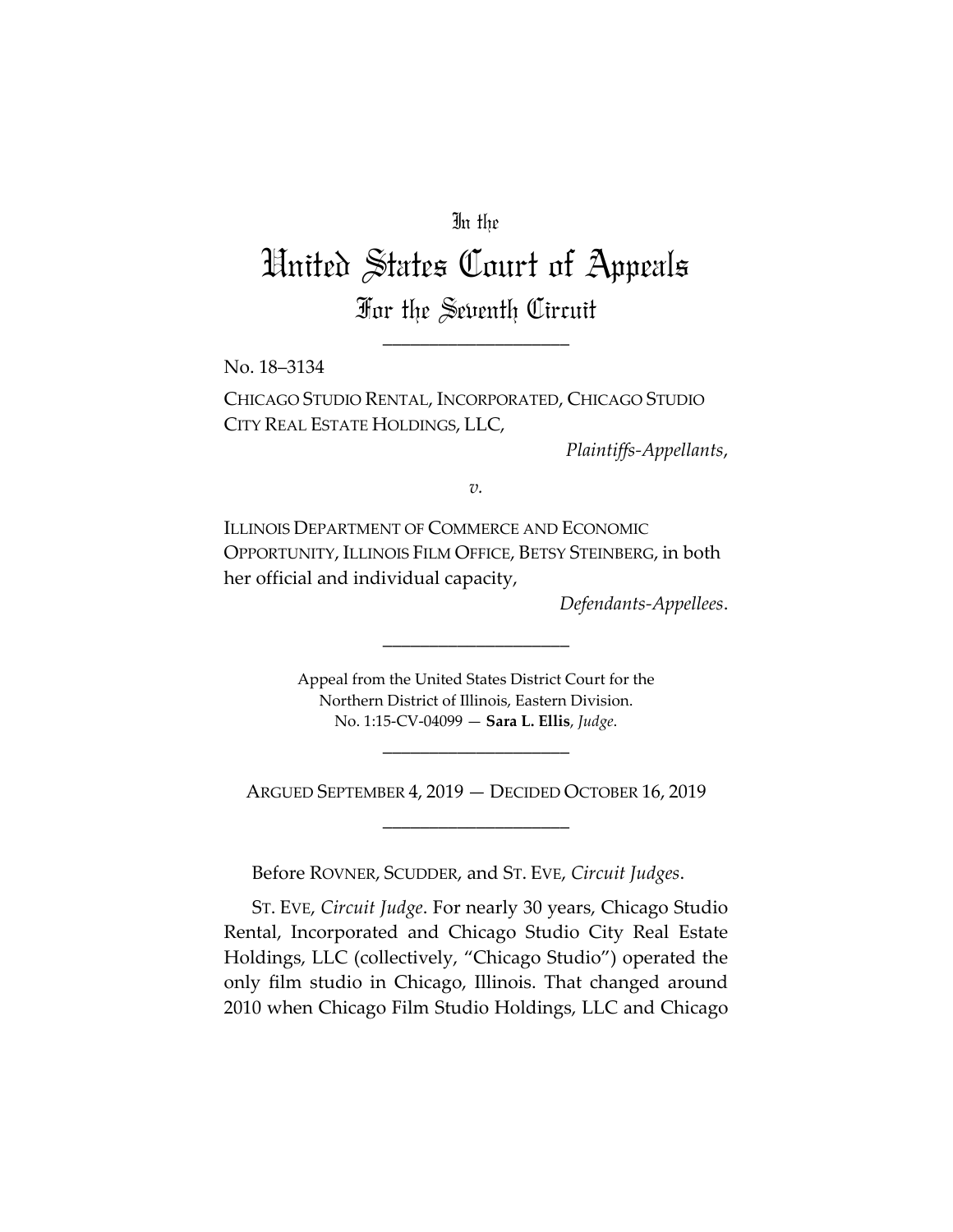Film Studio Industrial Real Estate Holdings, LLC (collectively, "Cinespace") opened a new studio. Within a handful of years, Cinespace rapidly expanded its studio to include 26 more stages and 24 times more floor space than Chicago Studio's facility. Chicago Studio could not keep up, failed to attract production business, and ultimately stopped making a profit.

Chicago Studio sought to blame others for its demise and filed this action against the Illinois Department of Commerce and Economic Opportunity, Illinois Film Office, and Betsy Steinberg—three Illinois state actors responsible for promoting the Illinois film industry. Chicago Studio alleged that Defendants unlawfully steered state incentives and business to Cinespace in violation of the Sherman Act and equal protection and due process under the Fourteenth Amendment. The district court granted Defendants' motion to dismiss the Sherman Act and due process claims. It later granted summary judgment on the equal protection claim. Chicago Studio now appeals these decisions on the Sherman Act and equal protection claims.

We affirm. The district court properly dismissed the Sherman Act claim because Chicago Studio failed to adequately plead an antitrust injury. The complaint merely alleges injuries to Chicago Studio, not to competition. We also conclude that the district court properly granted summary judgment on the equal protection claim. Chicago Studio and Cinespace are not similarly situated, and there was a rational basis for Steinberg's conduct. We further find that the district court did not abuse its discretion in striking Chicago Studio's additional statement of facts for noncompliance.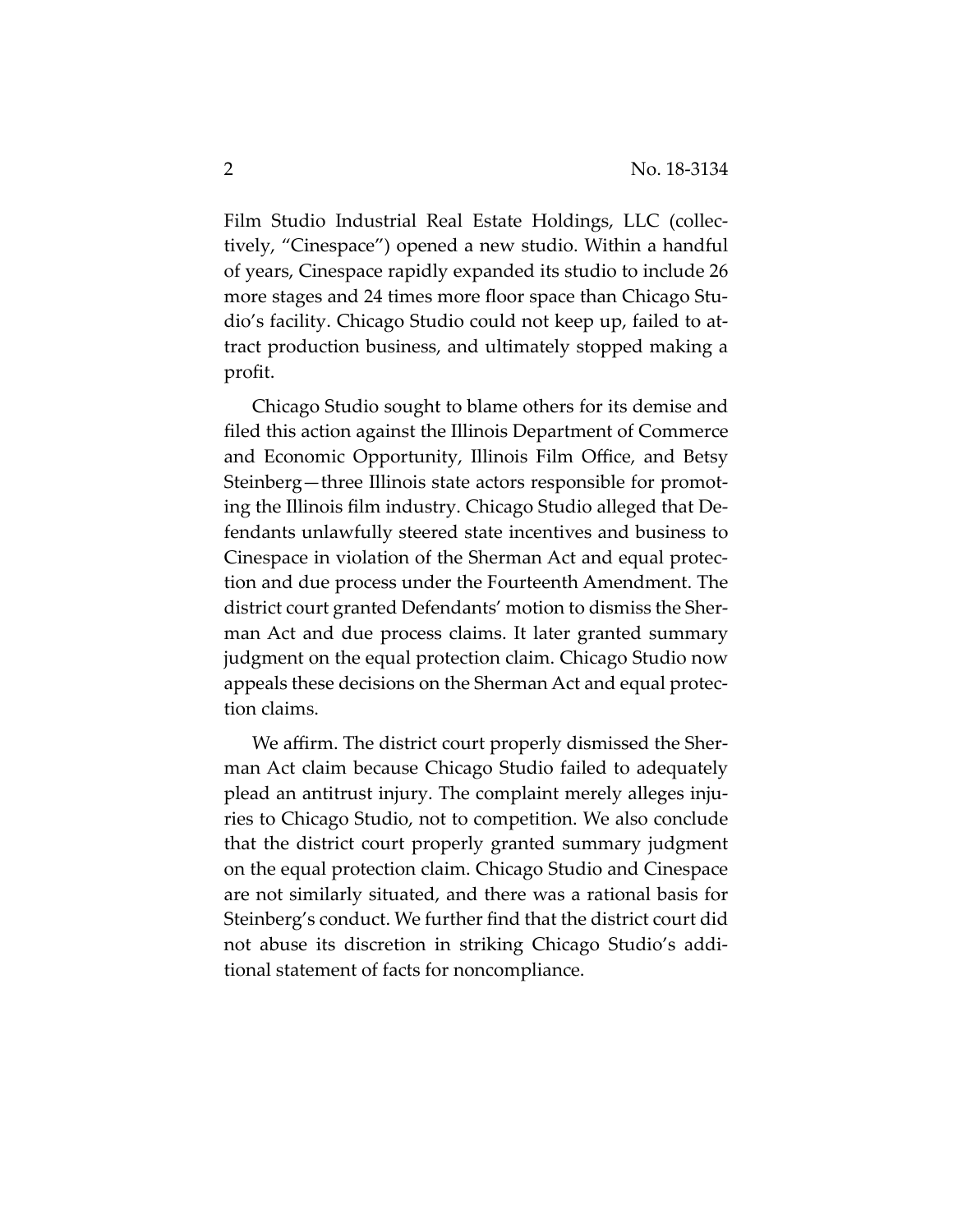#### **I. Background**

Since 1979, Chicago Studio has operated a film and television production studio in Chicago, Illinois. Chicago Studio has four studio stages measuring 62,000 square feet. It requires production companies to lease its production equipment for a .4% charge. The studio does not have installed air conditioning, but Chicago Studio can provide industry standard portable air conditioning units for an additional charge. It does not have scene docks, which would allow large trailers to unload equipment inside the studio. During the relevant time period, Chicago Studio could accommodate one large or two average projects at a given time.

Cinespace began operating a studio in Chicago around 2010. Cinespace is not a party to this action, but it is Chicago Studio's only competitor in the Chicago area. By the end of 2012, Cinespace had 600,000 square feet of floor space and 10 stages. The studio expanded to 1.5 million square feet of floor space and 30 stages by January 2015. Cinespace's studio can accommodate two-story sets and includes air conditioning, inside breezeways and scene docks, concrete floors, soundproof walls, and new offices. Cinespace permits production companies to use any equipment rentals they choose including an unaffiliated equipment rental company called Cinelease that charges .2%.

All three Defendants are Illinois state actors. The Illinois Department of Commerce and Economic Opportunity ("IDCEO") is a division of Illinois government tasked with promoting Illinois's profile as a leading business destination. To promote the Illinois film industry, IDCEO administers grant programs to film studios and tax credits to film producers. *See* 35 ILCS 16/10; Ill. Admin. Code tit. 14, § 528.70 (2013).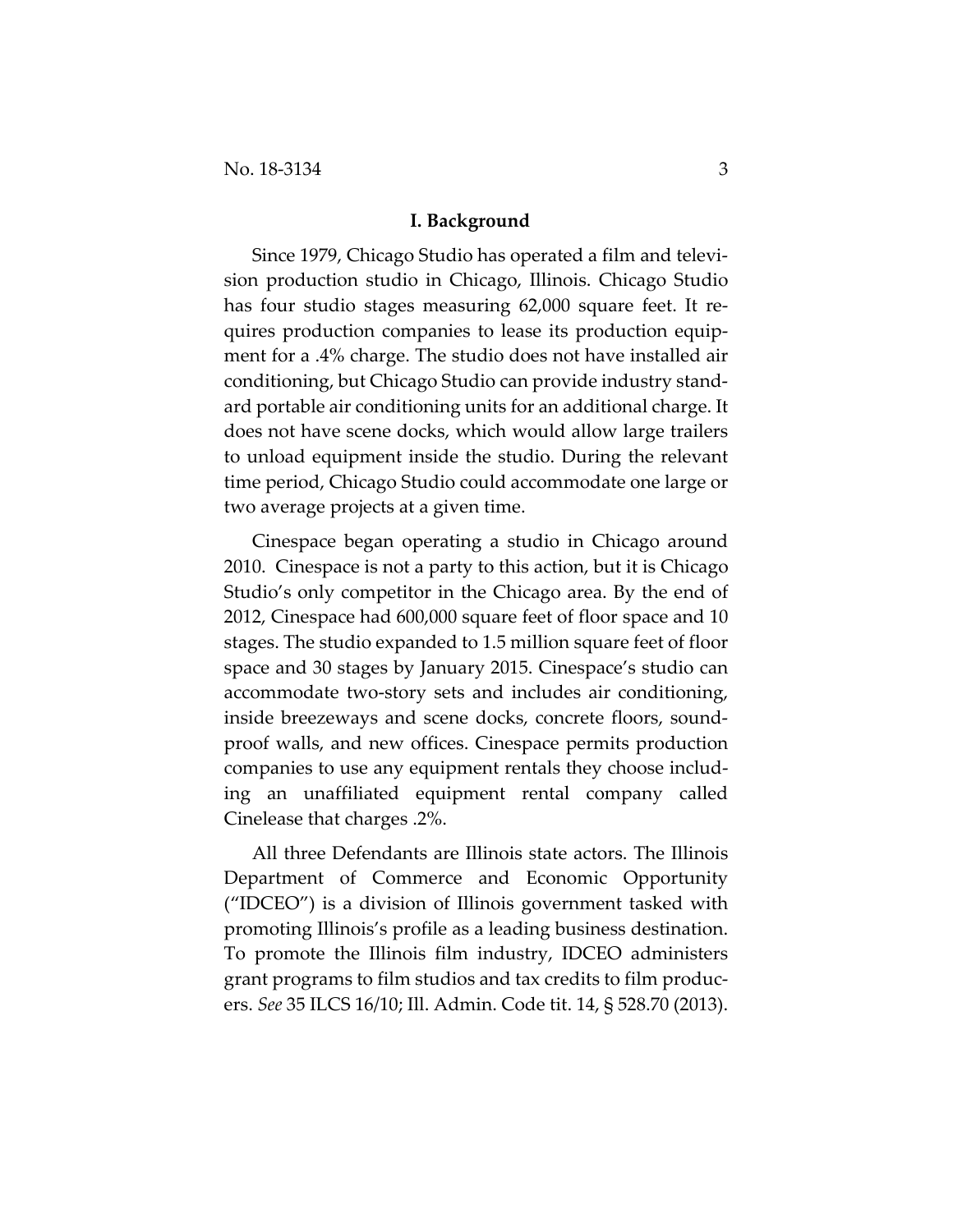The Illinois Film Office ("IFO") is part of IDCEO, and Betsy Steinberg served as the IFO Managing Director during Governor Patrick Quinn's administration. The IFO's principal purpose is to support the Illinois film industry. *See* 35 ILCS 16/5 ("Illinois must move aggressively with new business development investment tools so that Illinois is more competitive in site location decision-making for film productions.…It is the purpose of this Act to preserve and expand the existing human infrastructure for the motion picture industry in Illinois.")

Chicago Studio claims that IDCEO, IFO, and Steinberg conspired with Cinespace to boycott Chicago Studio and to steer business towards Cinespace. They did so by administering 30% film tax credits to producers and issuing five state grants totaling \$27.3 million to Cinespace. Due to a change in administration, Cinespace returned \$10 million to Illinois. Chicago Studio also alleges that Defendants failed to mention Chicago Studio to producers, encouraged producers to use Cinespace, excluded Chicago Studio from business meetings, and did not allow Chicago Studio to bid on production opportunities. Chicago Studio states that it applied for two grants, but it did not receive either.

Cinespace consistently reached out to Steinberg and IFO for assistance with marketing and procuring film and television production business. It also hired a lobbyist to apply for grant money from the State of Illinois. Steinberg provided help to Chicago Studio whenever it asked, but it rarely did. Chicago Studio did not ask Steinberg to contact Hollywood film producers on its behalf because it had done business with them for years. Chicago Studio does not identify a single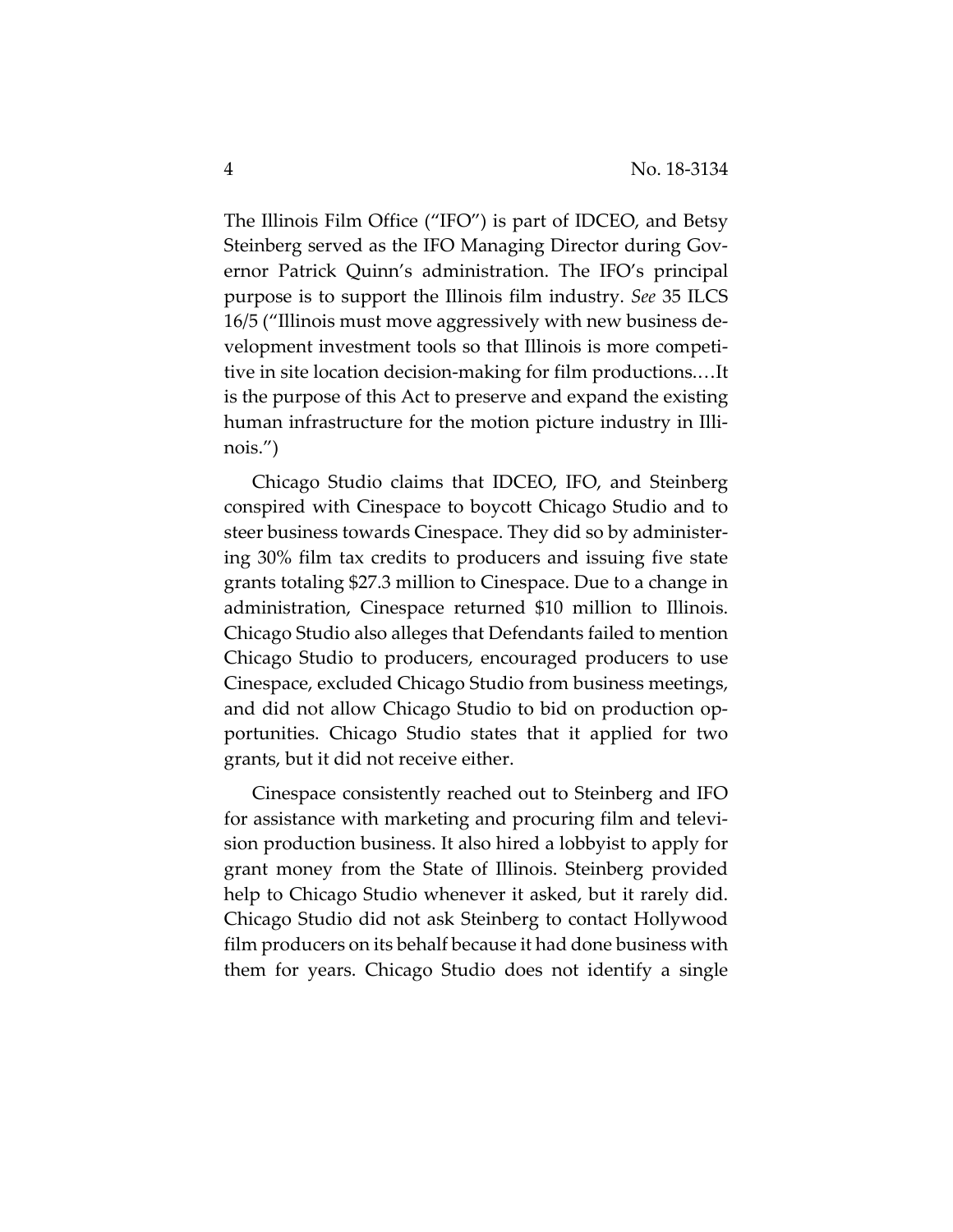instance where it reached out to Steinberg for help, and Steinberg refused.

The Illinois film industry became more profitable over the relevant time period. In 2009, the Illinois film industry earned approximately \$104 million in gross revenue. In 2012 and 2013, it made approximately \$184 million and \$350 million in gross revenue, respectively. The industry also created new jobs, approximately 7,082 in 2009 to 15,627 in 2013.

By steering business towards Cinespace, Chicago Studio asserts that IDCEO, IFO, and Steinberg became active market participants in the "Chicago Film Production Market," which it defines as entities providing production facilities in Chicago. Defendants' conduct resulted in the following alleged injuries: (1) a decrease in Chicago Studio's market share from 100% to 10%, (2) Chicago Studio's inability to compete in the market, (3) a reduction in competition, and (4) an increase in transactional costs to produce film and television in Chicago to consumers of those services.

Chicago Studio filed suit asserting violations of equal protection under the Fourteenth Amendment against Steinberg in her individual capacity (Count I), Sections 1 and 2 of the Sherman Act against IDCEO and Steinberg in her official capacity (Count II), and due process under the Fourteenth Amendment against Steinberg in her individual capacity (Count III). Defendants moved to dismiss the action under Federal Rule of Civil Procedure 12(b)(6), which the district court granted in part. Chicago Studio subsequently filed an amended complaint and added IFO as a defendant. Defendants again moved to dismiss the Sherman Act and due process claims for failure to state a claim. The district court granted the motion. Steinberg later moved for summary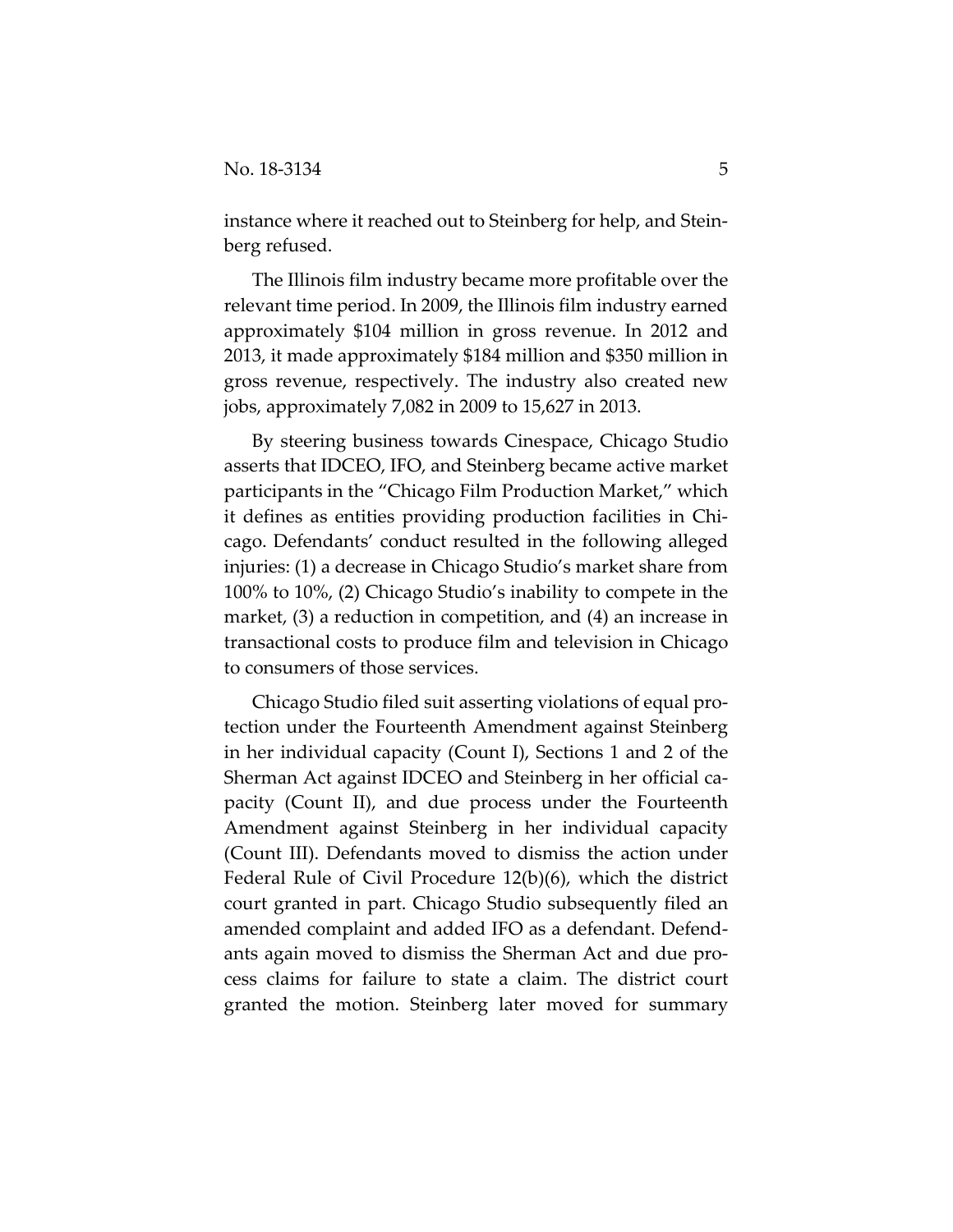judgment on the equal protection claim. The district court granted Steinberg's motion for summary judgment and struck Chicago Studio's statement of additional facts for noncompliance. Chicago Studio now appeals both the district court's dismissal of the Sherman Act claim and the summary judgment ruling.

## **II. Discussion**

#### **A. The Sherman Act**

We review the district court's motion to dismiss ruling de novo, assume all well-pleaded allegations are true, and construe reasonable inferences in plaintiff's favor. *Kemper v. Deutsche Bank AG*, 911 F.3d 383, 389 (7th Cir. 2018). To survive a motion to dismiss under Rule 12(b)(6), a plaintiff must allege "enough facts to state a claim to relief that is plausible on its face." *Bell Atl. Corp. v. Twombly*, 550 U.S. 544, 570 (2007). "A claim has facial plausibility when the plaintiff pleads factual content that allows the court to draw the reasonable inference that the defendant is liable for the misconduct alleged." *Ashcroft v. Iqbal*, 556 U.S. 662, 678 (2009).

The district court dismissed Chicago Studio's antitrust claim with prejudice. In doing so, it relied upon *Czajkowski v. Illinois*, 460 F. Supp. 1265 (N.D. Ill. 1977) and held that IDCEO, IFO, and Steinberg in their official capacities are immune from antitrust liability under the Eleventh Amendment. It also found that Chicago Studio had failed to allege an antitrust injury.

The Supreme Court has held that the Sherman Act does not prohibit anticompetitive state action. *Parker v. Brown,* 317 U.S. 341, 350–51 (1943) ("The Sherman Act…gives no hint that it was intended to restrain state action or official action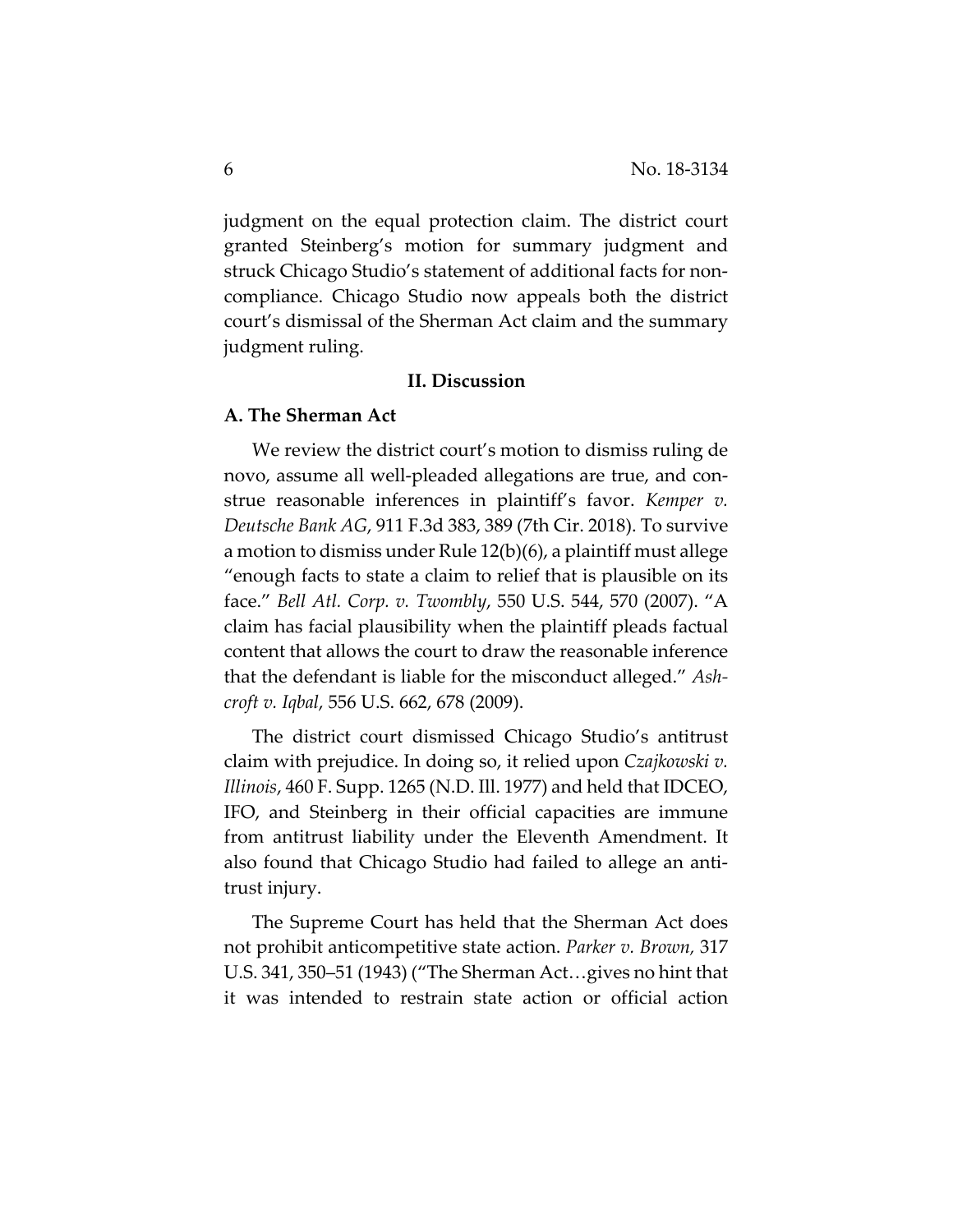-

directed by a state."). Since then, the Supreme Court has devised three types of antitrust immunity: (1) ipso facto immunity, (2) *Hallie* immunity, and (3) *Midcal* immunity. *See N.C. State Bd. of Dental Exam'rs v. FTC,* 135 S.Ct. 1101, 1110–13 (2015); *Town of Hallie v. City of Eau Claire,* 471 U.S. 34, 38–40, 42 (1985); *Hoover v. Ronwin,* 466 U.S. 558, 567–69 (1984); *Cal. Retail Liquor Dealers Ass'n v. Midcal Aluminum, Inc.*, 445 U.S. 97, 105 (1980); *see also Paramount Media Grp., Inc. v. Village of Bellwood,* 929 F.3d 914, 921 (7th Cir. 2019); *Lawline v. Am. Bar Ass'n,* 956 F.2d 1378, 1384 (7th Cir. 1992); *Fuchs v. Rural Elec. Convenience Coop. Inc.,* 858 F.2d 1210, 1213 (7th Cir. 1988).

The parties disagree on which immunity test applies here. Chicago Studio argues that Defendants are not subject to antitrust immunity because the *Midcal* test applies, and Defendants do not satisfy the test. Defendants argue that they are subject to either ipso facto immunity or *Hallie* immunity. We do not need to decide whether Defendants are subject to antitrust immunity because we find that Chicago Studio failed to allege an antitrust injury.1 *See, e.g., Paramount Media Grp., Inc.,*  929 F.3d at 921.

The complaint asserts that Defendants violated Sections 1 and 2 of the Sherman Act. Section 1 of the Sherman Act prohibits "[e]very contract, combination in the form of trust or otherwise, or conspiracy, in restraint of trade or commerce." 15 U.S.C. § 1. Chicago Studio alleges that IDCEO, IFO, and Steinberg violated Section 1 by steering tax credits to producers using Cinespace's studio and state grants to Cinespace

 $1$  Although we do not decide which immunity test should apply here, both parties acknowledge that the test outlined in *Czajkowski v. Illinois*, 460 F. Supp. 1265 (N.D. Ill. 1977) is the wrong standard. We agree.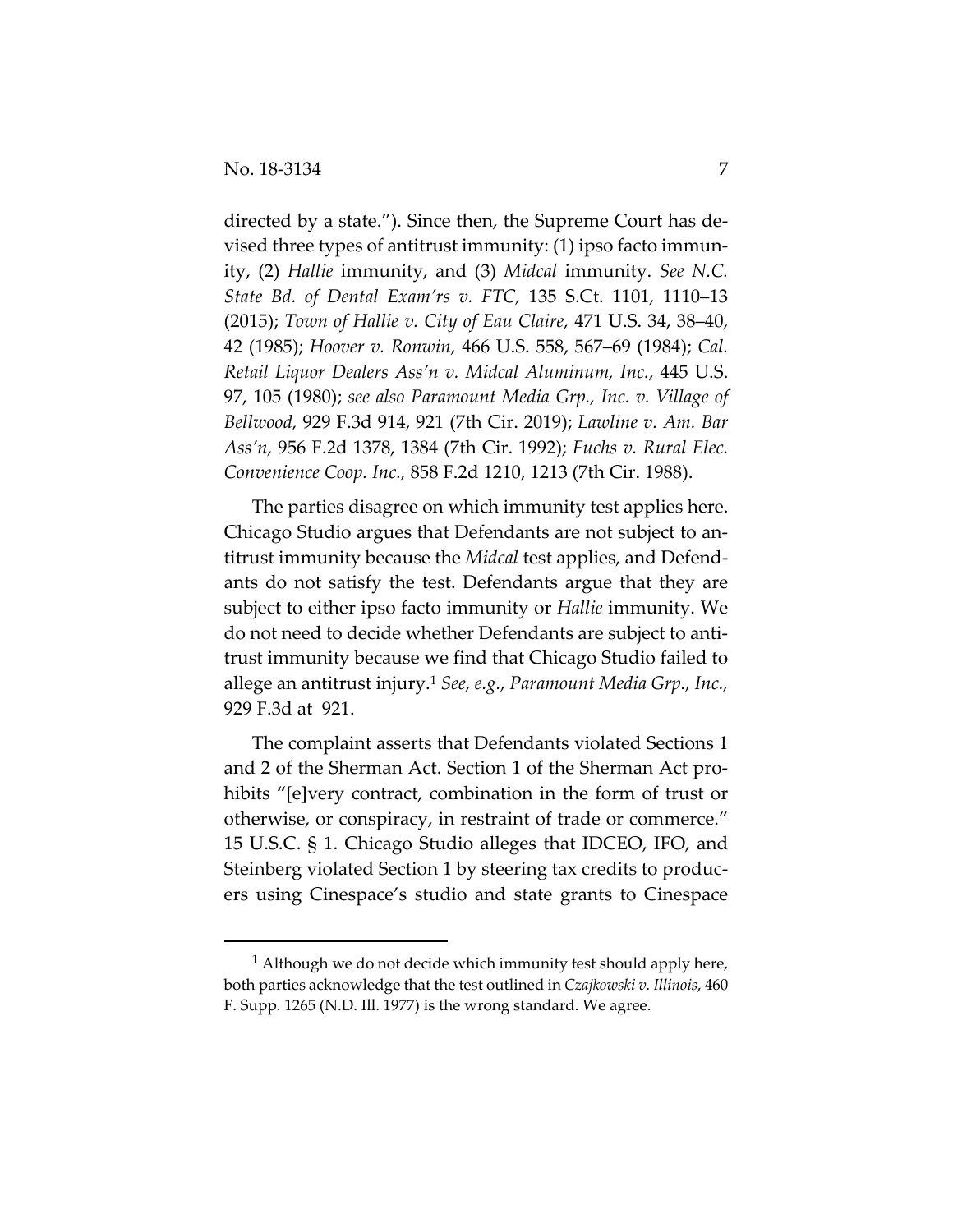and boycotting Chicago Studio in restraint of trade. Section 2 of the Sherman Act makes it unlawful to "monopolize, or attempt to monopolize, or combine or conspire with any other person or persons, to monopolize any part of the trade or commerce among the several States…." 15 U.S.C. § 2. Chicago Studio claims that Defendants and Cinespace conspired to monopolize and have attempted to monopolize the market for operating film studios in Chicago violating Section 2.

To state an antitrust injury, a plaintiff must allege an anticompetitive injury that flows from defendant's actions and that the antitrust laws were intended to prevent. *Brunswick Corp. v. Pueblo Bowl-O-Mat, Inc.,* 429 U.S. 477, 489 (1977); *see also, e.g., Serfecz v. Jewel Food Stores,* 67 F.3d 591, 597 (7th Cir. 1995). "The antitrust injury requirement ensures that a plaintiff can recover only if the loss stems from a competition-*reducing* aspect or effect of the defendant's behavior." *Atlantic Richfield Co. v. USA Petroleum Co.,* 495 U.S. 328, 344 (1990). Plaintiff must assert an injury not only to itself, but to the relevant market. *See Agnew v. Nat'l Collegiate Athletic Ass'n,* 683 F.3d 328, 334–35 (7th Cir. 2012). The alleged injury must either reduce output or raise prices to consumers. *James Cape & Sons Co. v. PCC Constr. Co.,* 453 F.3d 396, 399 (7th Cir. 2006); *see also McGarry & McGarry, LLC v. Bankr. Mgmt. Sols., Inc.,* 937 F.3d 1056, 1065 (7th Cir. 2019) ("We usually presume that competitors and consumers in the relevant market are the only parties who suffer antitrust injuries and are in a position to efficiently vindicate the antitrust laws."). "The antitrust-injury doctrine was created to filter out complaints by competitors and others who may be hurt by productive efficiencies, higher output, and lower prices, all of which the antitrust laws are designed to encourage." *United States Gypsum Co. v. Indiana Gas. Co., Inc.,* 350 F.3d 623, 627 (7th Cir. 2003).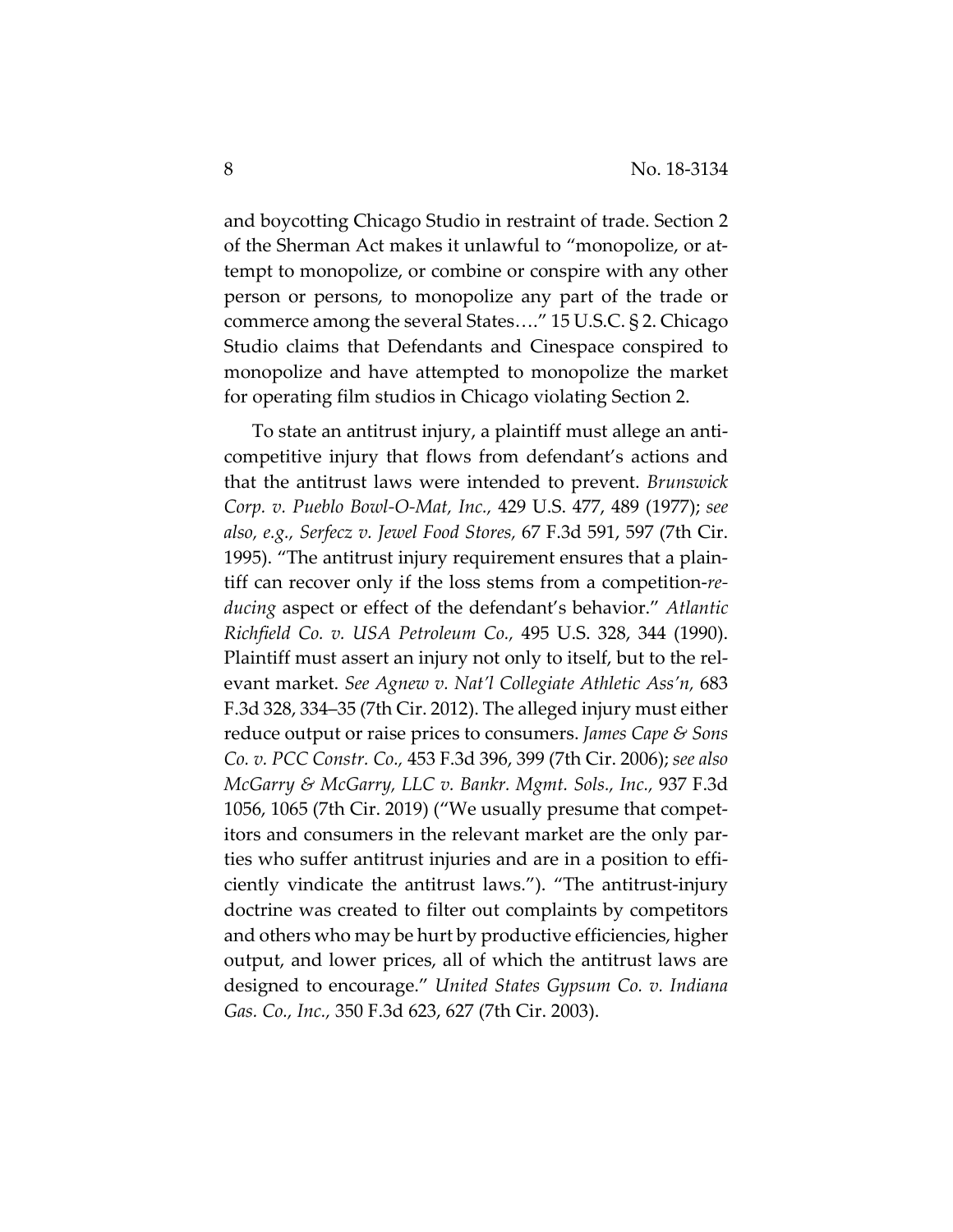At best, Chicago Studio has pleaded an injury to itself, not an anticompetitive injury to the market. The complaint alleges the following injuries: (1) decrease in Chicago Studio's share of the film production market, (2) Chicago Studio's inability to compete in the market, (3) a reduction in competition, and (4) an increase in transactional costs to produce films in Chicago to other consumers of those services. Two of the alleged injuries—decrease in its share of the film production market and inability to compete—are harms to Chicago Studio and are not proper antitrust injuries. *See NYNEX Corp. v. Discon, Inc.,* 525 U.S. 128, 135, 139 (1998) (concluding that plaintiff "must allege and prove harm, not just to a single competitor, but to the competitive process, *i.e.,* to competition itself"). A reduction in competition and an increase in transactional costs could be anticompetitive injuries, but Chicago Studio fails to plausibly allege either. Although Chicago Studio generally claims, in a conclusory manner, that competition decreased, the thrust of its complaint points the opposite way. Before 2009, Chicago Studio was the only film studio in the Chicago area. Cinespace came into the market, brought new capacity, and the Illinois film industry grew. The number of film studios in Chicago increased from one to two, and the Illinois film industry generated about \$184 million and \$350 million in revenue in 2012 and 2013, respectively. Chicago Studio continued to operate in the market and does not allege that it was excluded from doing so. Chicago Studio also provides no facts to support its one-sentence, conclusory statement that transactional costs increased. The complaint does not allege what transactional costs increased, how much they increased by, and who experienced the increased costs. Nor does the complaint allege reduced output or higher prices in the Chicago film market. In summary, Chicago Studio merely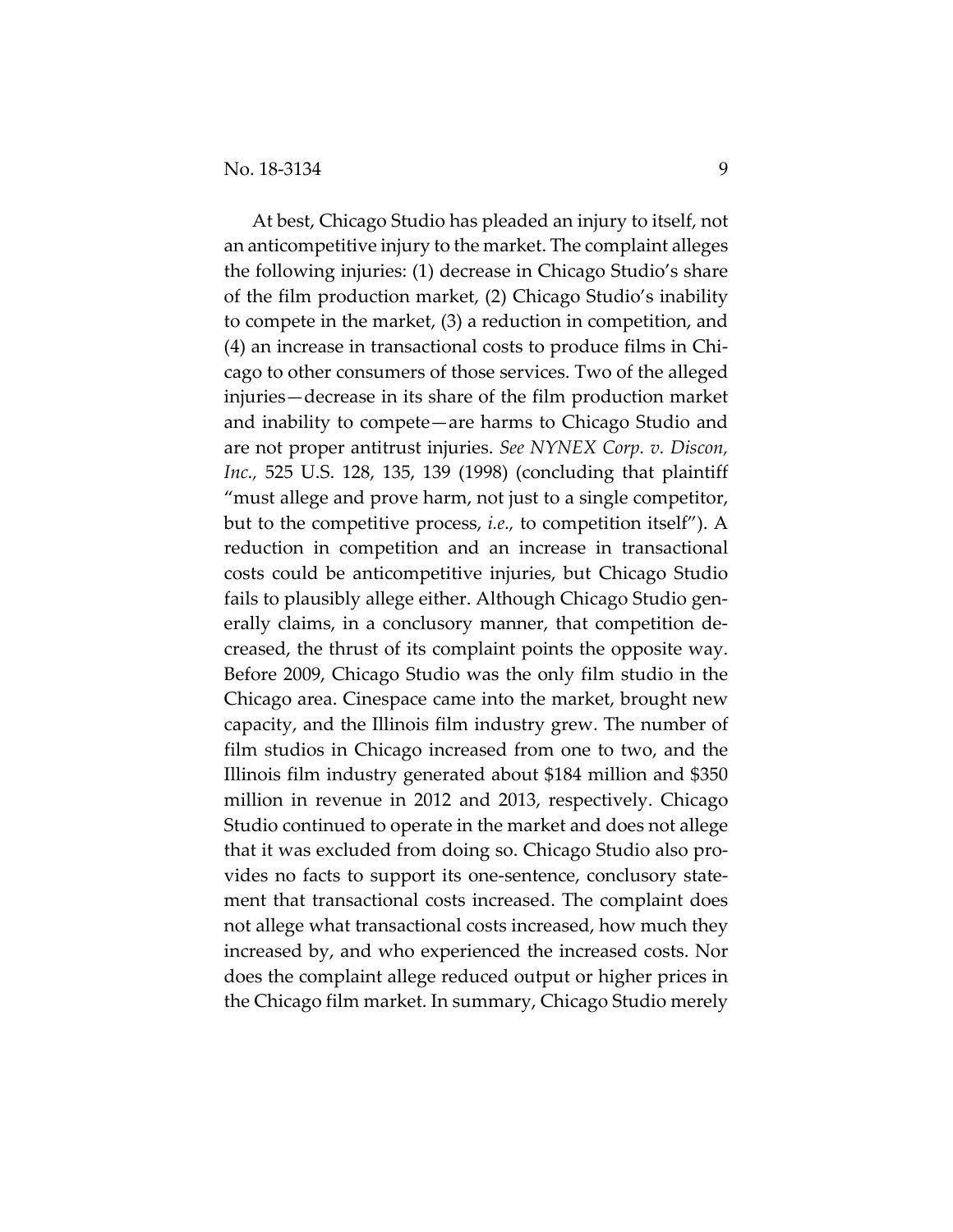states these assertions in a conclusory fashion and fails to allege factual allegations supporting the existence of an antitrust injury. We will not accept such allegations as true. *See Iqbal*, 556 U.S. at 678 ("Threadbare recitals of the elements of a cause of action, supported by mere conclusory statements, do not suffice.")

Chicago Studio argues that its exclusion from the market is a valid antitrust injury and cites *Gulf States Reorganization Group, Inc. v. Nucor Corporation,* 466 F.3d 961 (11th Cir. 2006) and *OverEnd Technologies, LLC v. Invista S.ÀR.L.,* 431 F. Supp. 2d 925 (E.D. Wis. 2006). Chicago Studio, however, does not allege that it was entirely excluded from the market. "Transfer of business from one company to another, however, without an accompanying effect on competition, cannot be an antitrust violation" because antitrust laws protect competition, not competitors. *Tri-Gen Inc. v. Int'l Union of Operating Eng'rs, Local 150, AFL-CIO,* 433 F.3d 1024, 1031–32 (7th Cir. 2006). Moreover, these cases are distinguishable because they involved exclusion of a potential competitor. *See Gulf States Reorganization Grp., Inc.,* 466 F.3d at 967–68; *OverEnd Techs., LLC,*  431 F. Supp. 2d at 930. Chicago Studio is not a potential competitor; it has operated a film studio in Chicago since 1979 and continued to do so after Cinespace entered the market. *See Tri-Gen Inc.,* 433 F.3d at 1032.

Chicago Studio's Section 2 claim also fails for an additional reason. The complaint does not plausibly allege that Defendants conspired to monopolize or have attempted to monopolize the market for operating film studios in Chicago. Chicago Studio admitted that IDCEO, IFO, and Steinberg are not competitors of Chicago Studio. Instead Chicago Studio argues that they are market participants. This is implausible.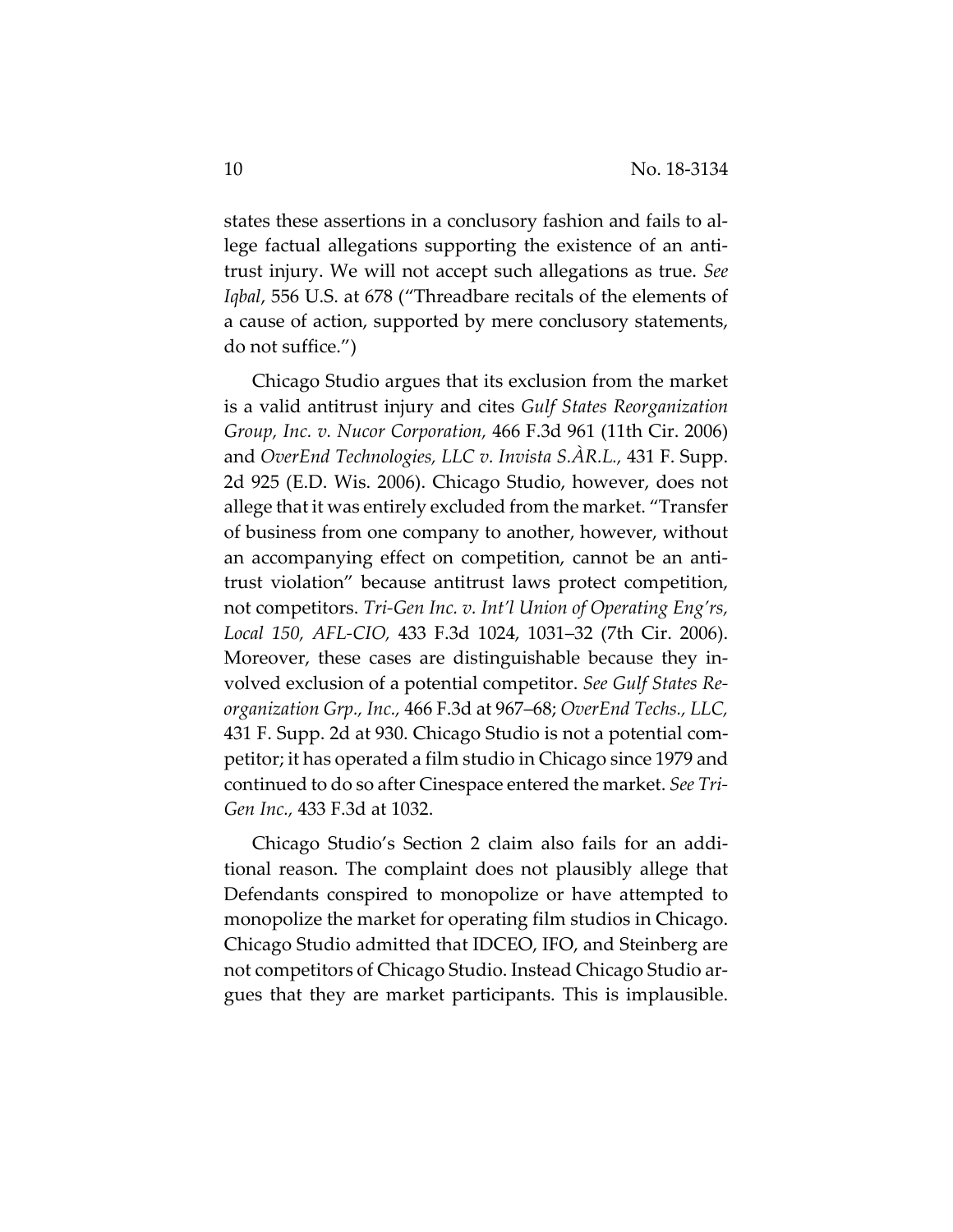Defendants do not provide studio space and do not compete in the market. The complaint also does not allege any facts regarding their market power or anticompetitive use of their power. *See Endsley v. City of Chicago,* 230 F.3d 276, 282–84 (7th Cir. 2000).

Because we find that Chicago Studio failed to plead an antitrust injury, we do not address Defendants' additional bases for dismissing the antitrust claim.

## **B. Equal Protection**

We review the district court's summary judgment ruling de novo and in the light most favorable to Chicago Studio. *Peerless Network, Inc. v. MCI Commc'n Serv., Inc*., 917 F.3d 538, 545 (7th Cir. 2019). Summary judgment is appropriate when "there is no genuine dispute as to any material fact and the movant is entitled to judgment as a matter of law." Fed. R. Civ. P. 56(a).

Chicago Studio raises a "class-of-one" equal protection claim against Steinberg in her individual capacity. This claim is based on the principle that similarly situated people must be treated alike unless there is a rational basis for treating them differently. *See LaBella Winnetka, Inc. v. Village of Winnetka,* 628 F.3d 937, 941 (7th Cir. 2010). To succeed, Chicago Studio must prove that (1) it has been "intentionally treated differently from others similarly situated," and (2) "there is no rational basis for the difference in treatment." *Paramount Media Grp., Inc.,* 929 F.3d at 920 (citation omitted). We have yet to determine whether a plaintiff must also prove bad motive. *See Del Marcelle v. Brown Cty. Corp*., 680 F.3d 887, 913 (7th Cir. 2012) (Wood, J., dissenting). But we need not do so here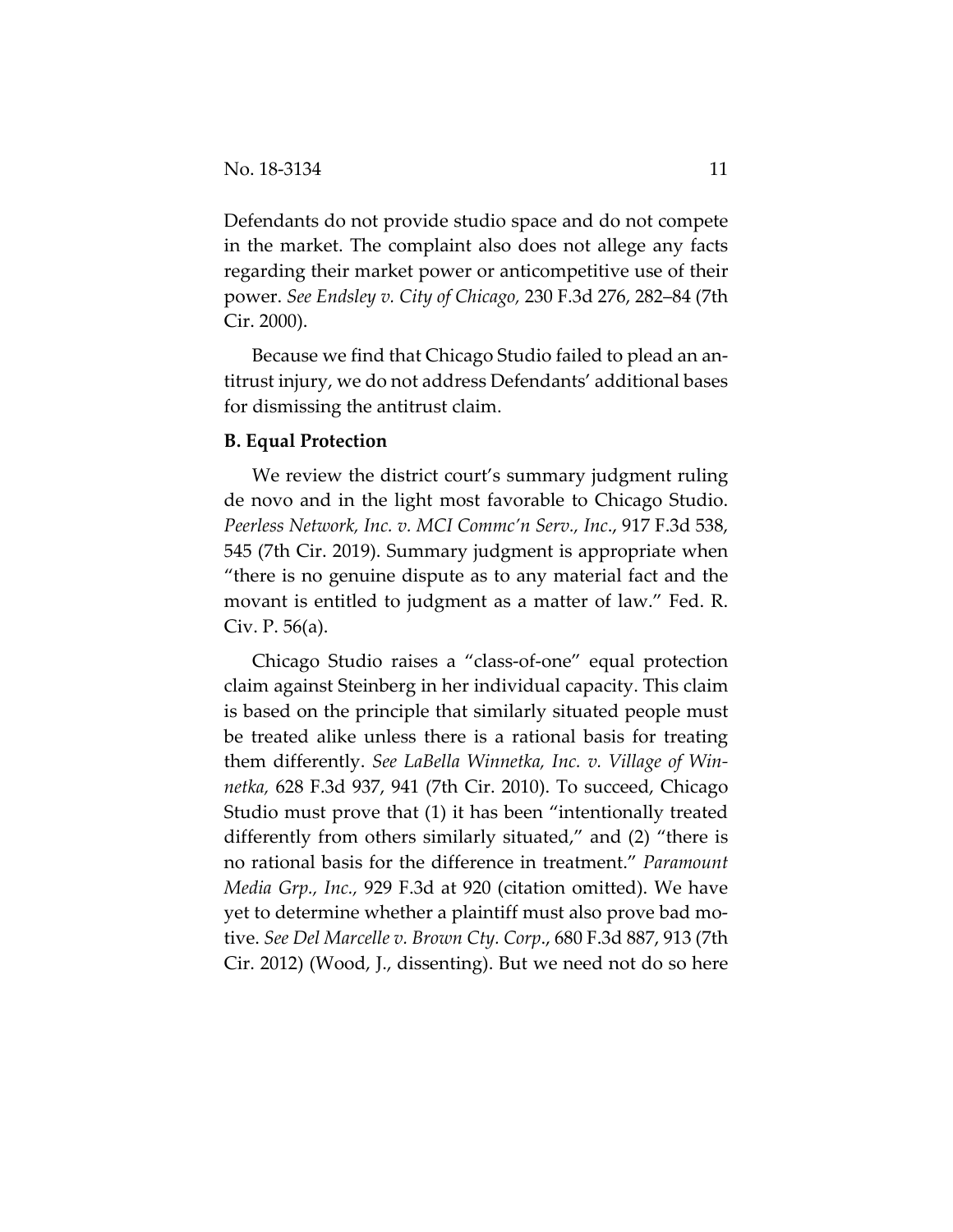because Chicago Studio cannot survive summary judgment on the other elements of its equal protection claim.

To be similarly situated, competitors must be "identical or directly comparable" "in all material aspects." *See Miller v. City of Monona,* 784 F.3d 1113, 1120 (7th Cir. 2015) (quoting *LaBella Winnetka, Inc.,* 628 F.3d at 942). Chicago Studio must show that it was treated differently than another entity that is "'*prima facie* identical in all relevant respects.'" *Paramount Media Grp., Inc.,* 929 F.3d at 920 (citing *D.S. v. E. Porter Cty. Sch. Corp.,* 799 F.3d 793, 799 (7th Cir. 2015)).

Here, Chicago Studio and Cinespace were not similarly situated because the undisputed facts demonstrate that they differed in material ways. Chicago Studio has four stages measuring 62,000 square feet, whereas Cinespace has 30 stages and 1.5 million square feet of floor space. Cinespace could also accommodate two-story sets. Chicago Studio does not have scene docks or installed air conditioning (only portable air conditioning units for an additional charge) while Cinespace has both. Chicago Studio charges .4% for equipment rentals and requires production companies to use its equipment rentals. Cinespace permits production companies to use any equipment rental company including Cinelease, which charges .2%. Based on these facts, no rational fact finder would consider these studios to be similarly situated.

The equal protection claim also fails because there are rational bases for Steinberg's conduct. "If we can come up with a rational basis for the challenged action, that will be the end of the matter—animus or no." *Fares Pawn, LLC v. Indiana Dep't of Fin. Insts.,* 755 F.3d 839, 845 & n.2 (7th Cir. 2014). We just need to identify a conceivable rational basis for the different treatment; it does not need to be the actual basis for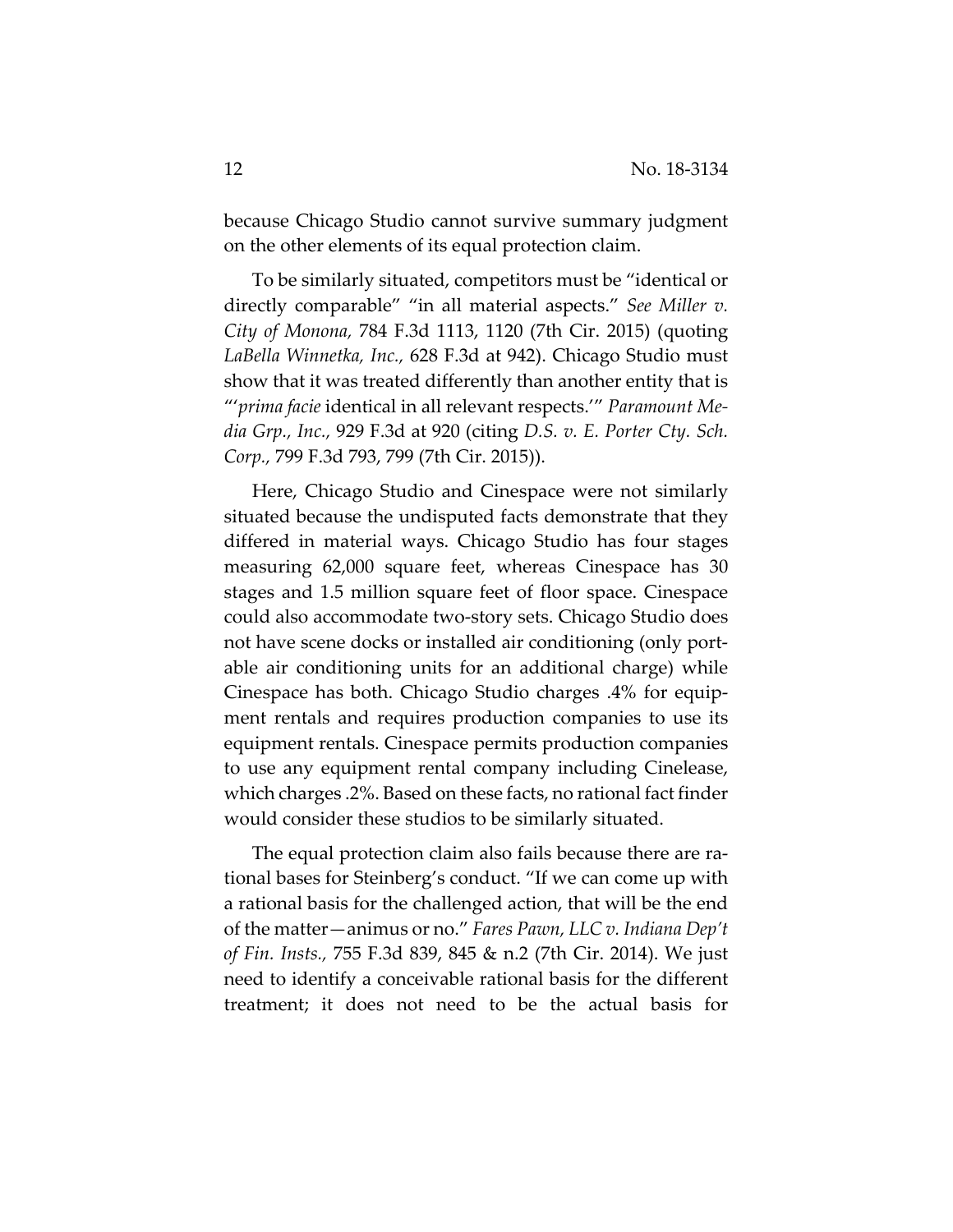defendant's actions. *D.B. ex rel. Kurtis B. v. Kopp,* 725 F.3d 681, 686 (7th Cir. 2013). There are several rational bases for Steinberg's conduct. First, it was rational for Steinberg to offer more assistance to the studio that requested help. Cinespace consistently reached out to Steinberg for marketing support, and Chicago Studio rarely did. It cannot now complain that its failure to do so amounts to a constitutional injury. Second, it was rational for Steinberg to promote the studios based on production needs. Fox Studios, for example, decided to film Empire at Cinespace and occupied 250,000 square feet and up to six stages. Lionsgate considered filming Divergent in Chicago and requested 200,000 square feet of production space. It would have been rational for Steinberg to promote Cinespace over Chicago Studio for these projects because Chicago Studio simply did not have enough studio space to accommodate these productions and Cinespace did. We find that the district court properly granted summary judgment on the equal protection claim.

### **C. Summary Judgment Practice**

During summary judgment briefing, the parties filed a joint statement of undisputed facts pursuant to Judge Ellis's case management procedure. Chicago Studio subsequently filed a statement of additional facts, which it claimed contained disputed facts. The district court found that Chicago Studio's additional facts were undisputed facts and a blatant attempt to get around the court's order permitting 50 additional facts. It therefore struck Chicago Studio's statement of additional facts and granted Steinberg's motion for summary judgment.

On appeal, Chicago Studio argues that the district court's summary judgment practice is overly burdensome and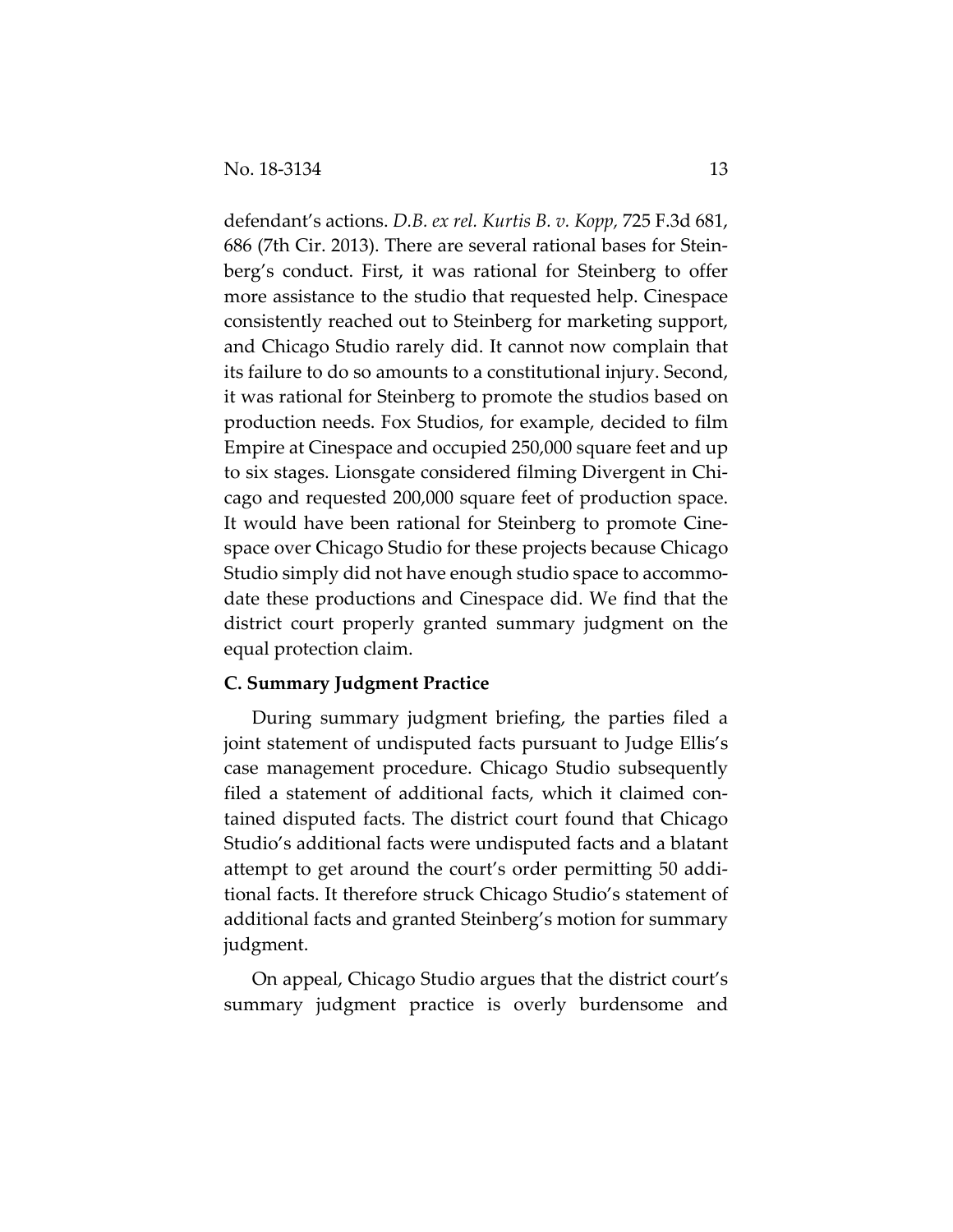violates Federal Rules of Civil Procedure 56 and 83 and Local Rule 56.1 by allowing the court to determine material issues of fact and disallowing a party to dispute an undisputed fact. We disagree.

As a threshold matter, Chicago Studio forfeited this argument by failing to challenge the summary judgment practice at the district court. *See Scheidler v. Indiana,* 914 F.3d 535, 540, 544 (7th Cir. 2019) ("A party generally forfeits issues and arguments raised for the first time on appeal."). Instead, Chicago Studio and Defendants filed joint motions in compliance with the district court's practice. If Chicago Studio objected to the district court's practice, it should have made a record of its objections at the district court and given the district court the opportunity to address the concern.2 It did not. We cannot consider this argument for the first time on appeal.

Even if it was not forfeited (or waived), Chicago Studio's challenge nonetheless fails. We review the district court's decision on compliance with local rules for an abuse of discretion. *Ciomber v. Coop. Plus, Inc.,* 527 F.3d 635, 640 (7th Cir. 2008). The relevant portion of Judge Ellis's summary judgment practice states:

> Parties are required to file a **joint statement of undisputed material facts** that the parties agree are not in dispute…**The parties may not file –**

 <sup>2</sup> Although not argued by the parties, Chicago Studio likely waived this argument as well. *See, e.g., CNH Indus. Am. LLC v. Jones Lang LaSalle Americas, Inc.,* 882 F.3d 692, 705 (7th Cir. 2018). At a hearing, Chicago Studio's counsel stated that the summary judgment practice was "overly burdensome." But later, during the same hearing, Chicago Studio's counsel agreed to abide by the summary judgment practice.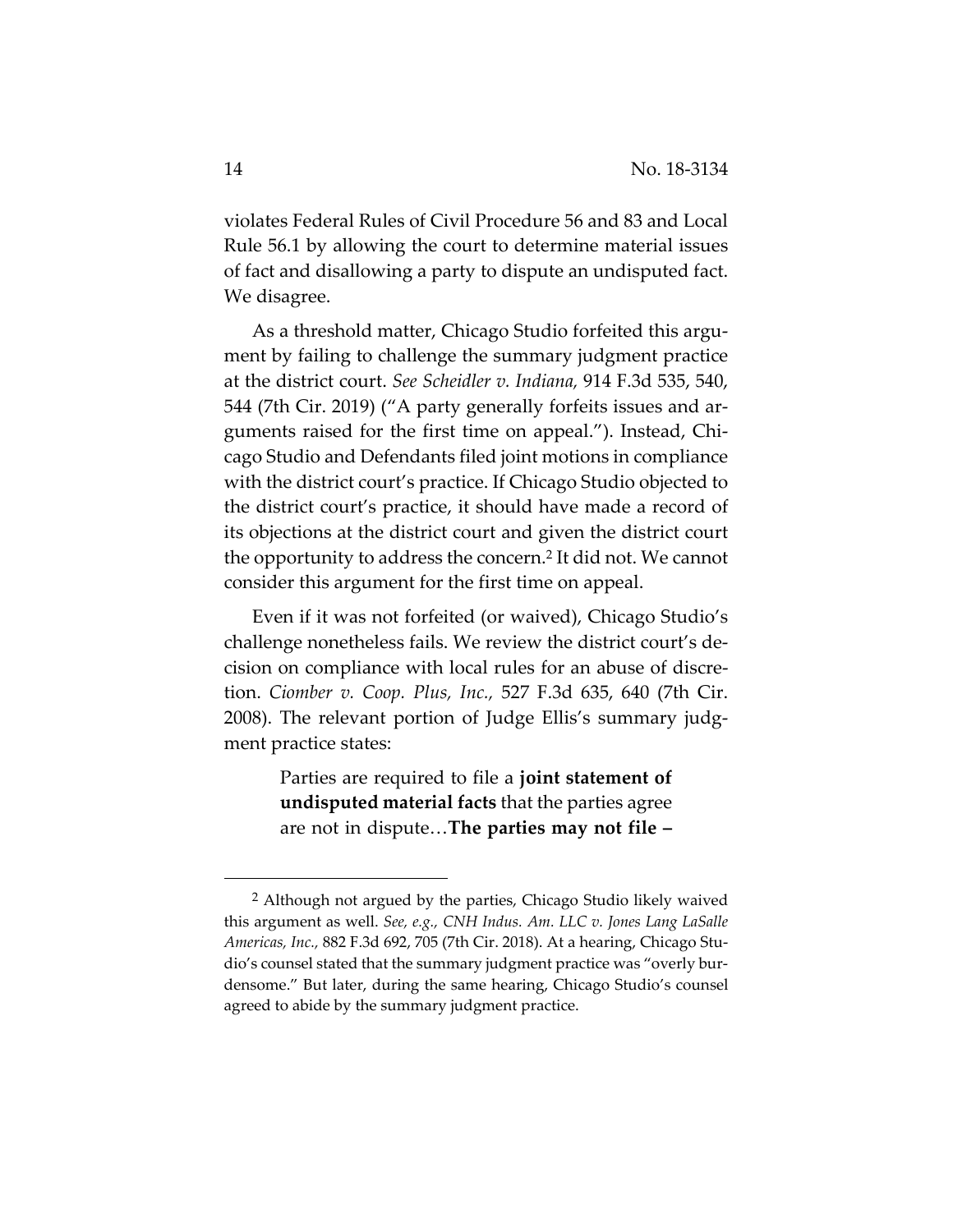**and the Court will not consider – separate statements of undisputed facts.** However, the non-moving party may include facts in its response to the motion for summary judgment that it contends are disputed in order to demonstrate that a genuine issue of material fact exists that warrants denying the motion for summary judgment. The non-moving party must include citations to supporting material supporting the dispute and attach the same. The moving party may respond to these facts in its reply.

The parties shall not file more than 120 statements of undisputed material facts without prior leave of the Court….

If the parties cannot agree whether proposed statements of fact are not in dispute, they may file a joint motion prior to filing the motion for summary judgment so the Court can determine whether there is a basis for the alleged disputes. That motion should set forth the proposed statements of fact at issue, with supporting material. Each statement should be followed by a response by the other party explaining why that party contends that the statement is actually in dispute, with citation to supporting material…The Court will then determine whether the proposed statements of fact may be included in the joint statement as undisputed facts. Parties should provide the Court with sufficient time to rule on factual disputes before summary judgment motions are due.…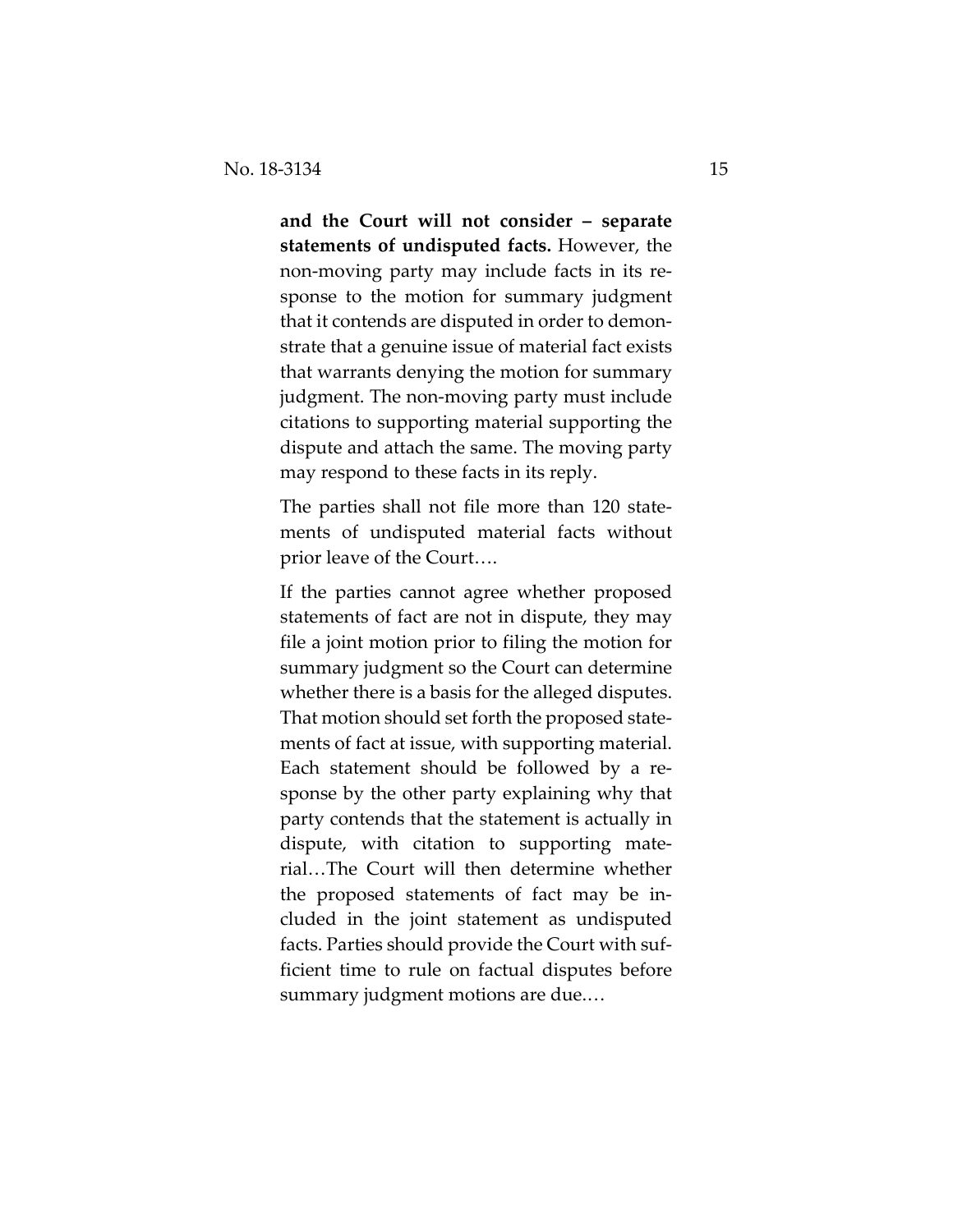If the nonmoving party wholly refuses to join in the joint statement of undisputed material facts, the moving party will nevertheless be permitted to file the motion for summary judgment, accompanied by a separate declaration of counsel explaining why a joint statement of undisputed material facts was not filed.

Judge Sara L. Ellis, Case Management Procedures, *available at*  https://www.ilnd.uscourts.gov/judge-info.aspx?VyU/OurK-KJRDT+FUM5tZmA== (last visited Oct. 16, 2019) (emphasis in original).

We have previously held that Judge Ellis's summary judgment practice does not violate Local Rule 56.1. *See Sweatt v. Union Pac. R.R. Co.,* 796 F.3d 701, 711–12 (7th Cir. 2015). The summary judgment practice at issue in *Sweatt* is materially similar to the one at issue here. It merely requires parties to file a joint statement of undisputed facts, if possible. The nonmoving party may include disputed facts in its response brief, and the moving party may respond to these disputed facts in its reply brief. That is consistent with Federal Rule of Civil Procedure 56(a), which requires parties to support their assertion that a fact "cannot be or is genuinely disputed." Nor is it in conflict with Local Rule 56.1, which directs a moving party to file a statement of material facts and a non-moving party to respond to the movant's statement of material facts. N.D. Ill. L.R. 56.1(a), (b)(3)(c); *See Sweatt,* 796 F.3d at 711 ("The laudable goal of this [case management procedure] is to remove the chaff from the grain in a given case, thereby allowing the parties—and the court—to focus on the facts that are actually in dispute.") "A judge may regulate practice in any manner consistent with federal law, rules adopted under 28 U.S.C. §§